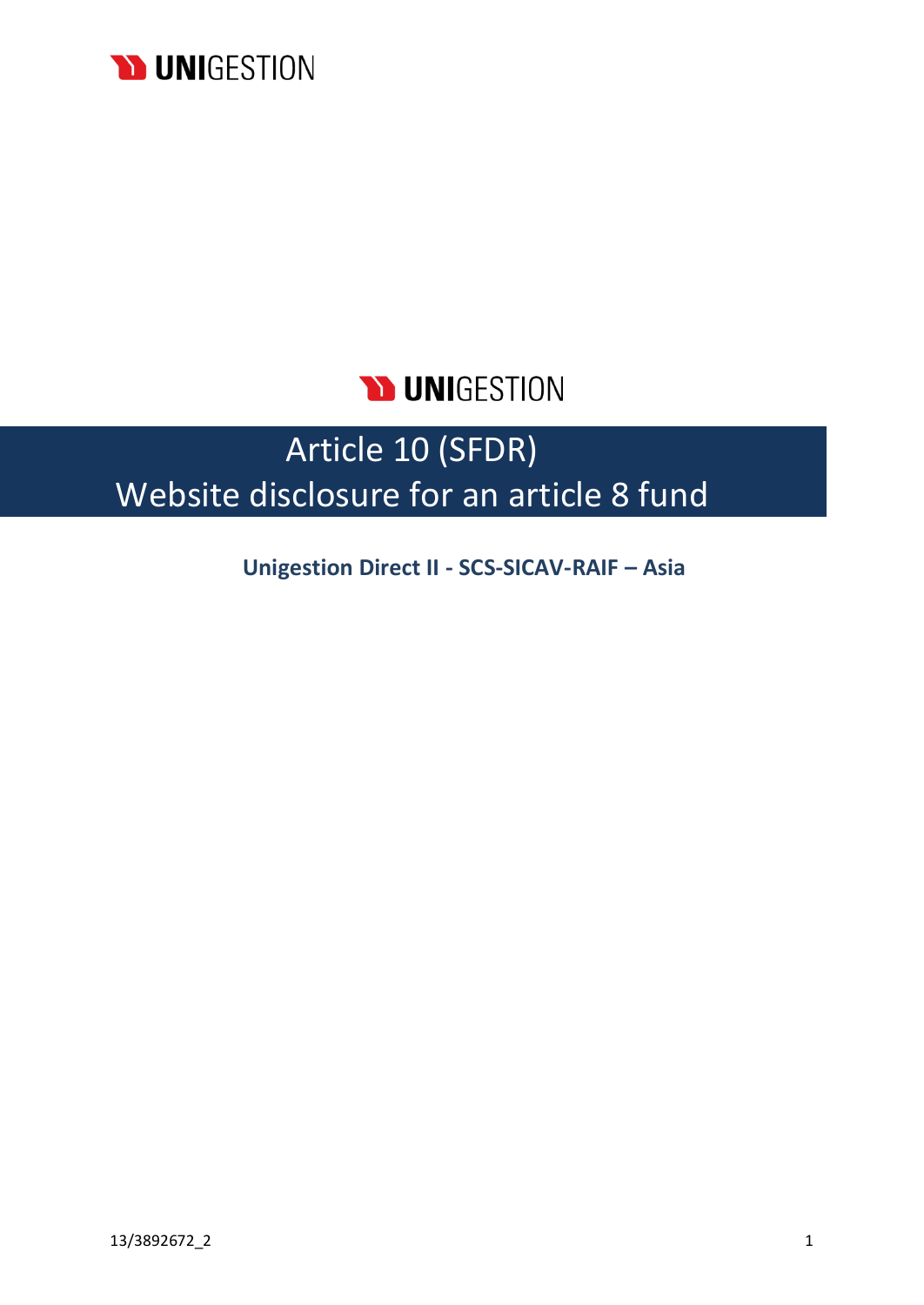

**Product name / legal identifier: Unigestion Direct II - SCS-SICAV – Asia**



**A. Summary**

The Compartment promotes environmental and social characteristics by investing 60% of the Capital Contributions (as defined in the Limited Partnership Agreement) allocated to the Compartment ("**Allocated Capital Contributions**") in privately held companies or other entities ("**Portfolio Companies**") classified as "positively contributing" to at least one of the 17 United Nations Sustainable Development Goals ("**UN SDGs**") ("**Qualifying Companies**"). A Portfolio Company is considered to be "positively contributing" to at least one of the UN SDGs if at least 75% of its revenues is classified as "positively contributing" at the time of the initial investment. This "**Positive Contribution Assessment**" is carried out by the Investment Manager. The Compartment will ensure that at least 60% of the Allocated Capital Contributions are invested in Qualifying Companies, based on the Positive Contribution Assessment made by the Investment Manager at the time of the initial investment. This financial product does not have as its objective a sustainable investment.

The Compartment directly invests in Portfolio Companies with enterprise valuations of less than EUR 500 million located in Asia.

The Compartment ensures good governance of Portfolio Companies by applying a Exclusionary Screening to exclude Portfolio Companies active in certain sectors (controversial weapons, tobacco, adult entertainment, thermal coal, predatory lending and UN Global Compact violations) as well as Portfolio Companies lacking ESG policies, having ESG related litigation or identified as high carbon emitters. In addition, the Investment Manager will engage with Portfolio Companies having low governance scores as part of the ESG Scorings.

The Compartment's investments in Qualifying Companies which are aligned with its environmental and social characteristics amount to 60% of the Allocated Capital Contributions of all Limited Partners (as defined in the Limited Partnership Agreement). The Compartment will invest up to 40% of the Allocated Capital Contributions of all Limited Partners in other assets including Portfolio Companies which are not Qualifying Companies, Temporary Investments and derivatives for hedging purposes. The Compartment will invest directly in the Portfolio Companies. The Compartment does not commit to making any sustainable investments and therefore the minimum Taxonomy-alignment of the Compartment's investments is 0%. Portfolio Companies which are not Qualifying Companies will be subject to the Exclusionary Screening. There are no minimum safeguards for Temporary Investments and derivatives.

The Compartment will assess the positive contribution of each Portfolio Company to the UN SDG by defining individual sustainability indicators as part of the due diligence process at the time of the initial investment. The Compartment monitors the attainment of the environmental and social characteristics on an ongoing basis by annually reviewing the Positive Contribution Assessment, performing the ESG Scoring and, on a voluntary basis, collect data on principal adverse impacts on sustainability factors ("**PAI**") of the Portfolio Companies.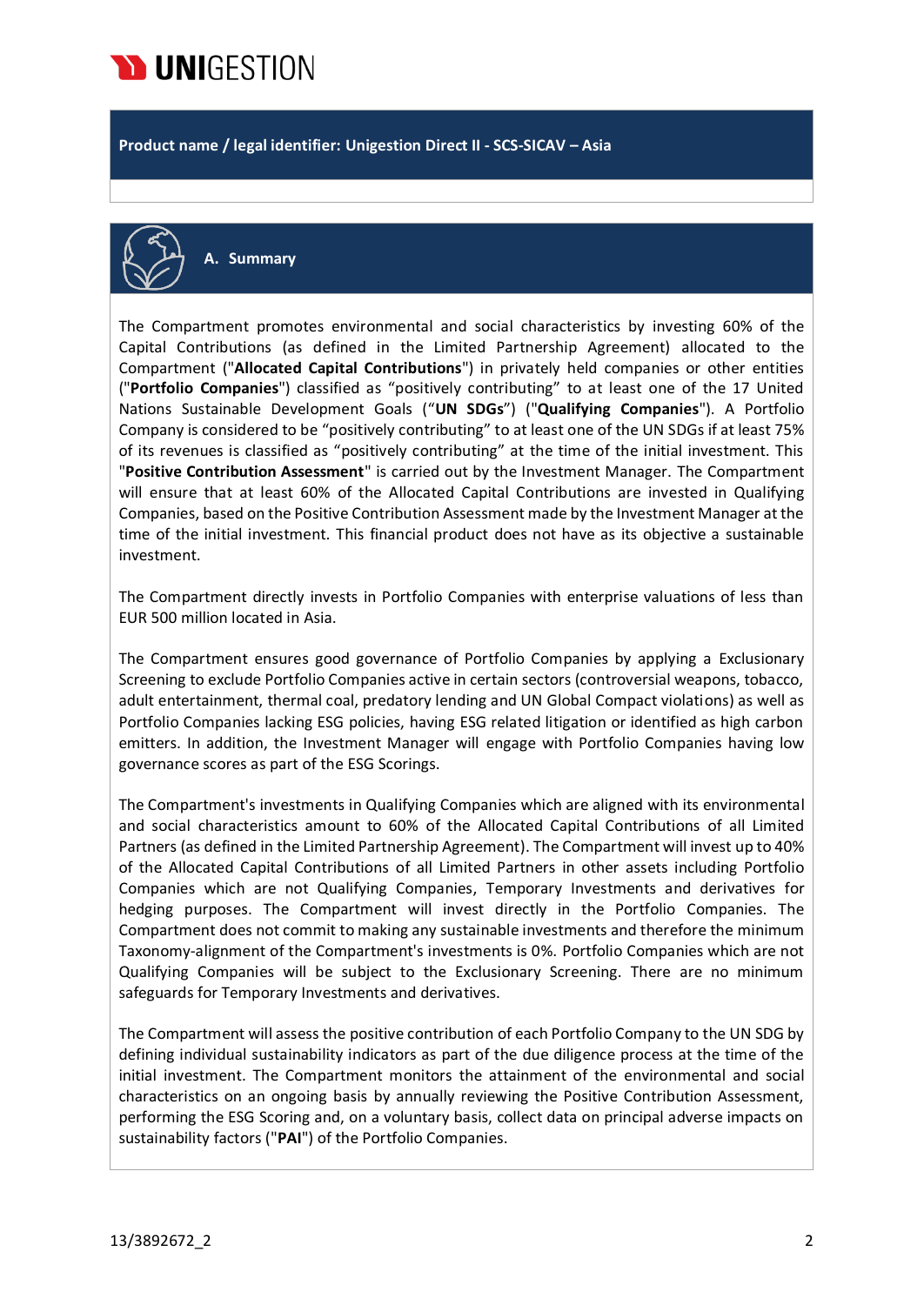

The Positive Contribution Assessment is used as methodology to measure how the environmental and social characteristics promoted by the financial product are met. It will be conducted by the Investment Manager in dialogue with the management of the Portfolio Company.

The Compartment uses a combination of in-house data, technical assessments performed by third parties and third-party data providers, each as available for the respective Portfolio Company, to perform the Positive Contribution Assessment and the ESG Scoring. Such data collected is processed and stored via an internal data management system.

Data for privately owned companies underlying the Positive Contribution Assessment may not be available or have an insufficient data quality. In such cases the Investment Manager will use proxy methodology or rely on data received from the Portfolio Companies.

The Investment Manager has set up a dedicated ESG due diligence process which applies to all Portfolio Companies at the time of the initial investment.

The Investment Manager implements an engagement plan per Portfolio Company based on the Positive Contribution Assessment and the ESG Scoring to address material ESG issues.

No index has been designated as reference benchmark to meet the environmental or social characteristics promoted by the financial product.



**B. No sustainable investment objective**

This financial product promotes environmental or social characteristics, but does not have as its objective a sustainable investment.



**C. Environmental or social characteristics of the financial product**

#### **What are the environmental or social characteristics promoted by this financial product?**

The Compartment promotes environmental and social characteristics by investing a certain portion of the Allocated Capital Contributions in Qualifying Companies classified as "positively contributing" to at least one of the 17 UN SDGs. A Portfolio Company is considered to be "positively contributing" to at least one of the UN SDGs if at least 75% of its revenues is classified as "positively contributing" at the time of the initial investment. The Positive Contribution Assessment is carried out by the Investment Manager.

The Compartment will ensure that at least 60% of the Allocated Capital Contributions are invested in Qualifying Companies, based on the Positive Contribution Assessment made by the Investment Manager at the time of the initial investment.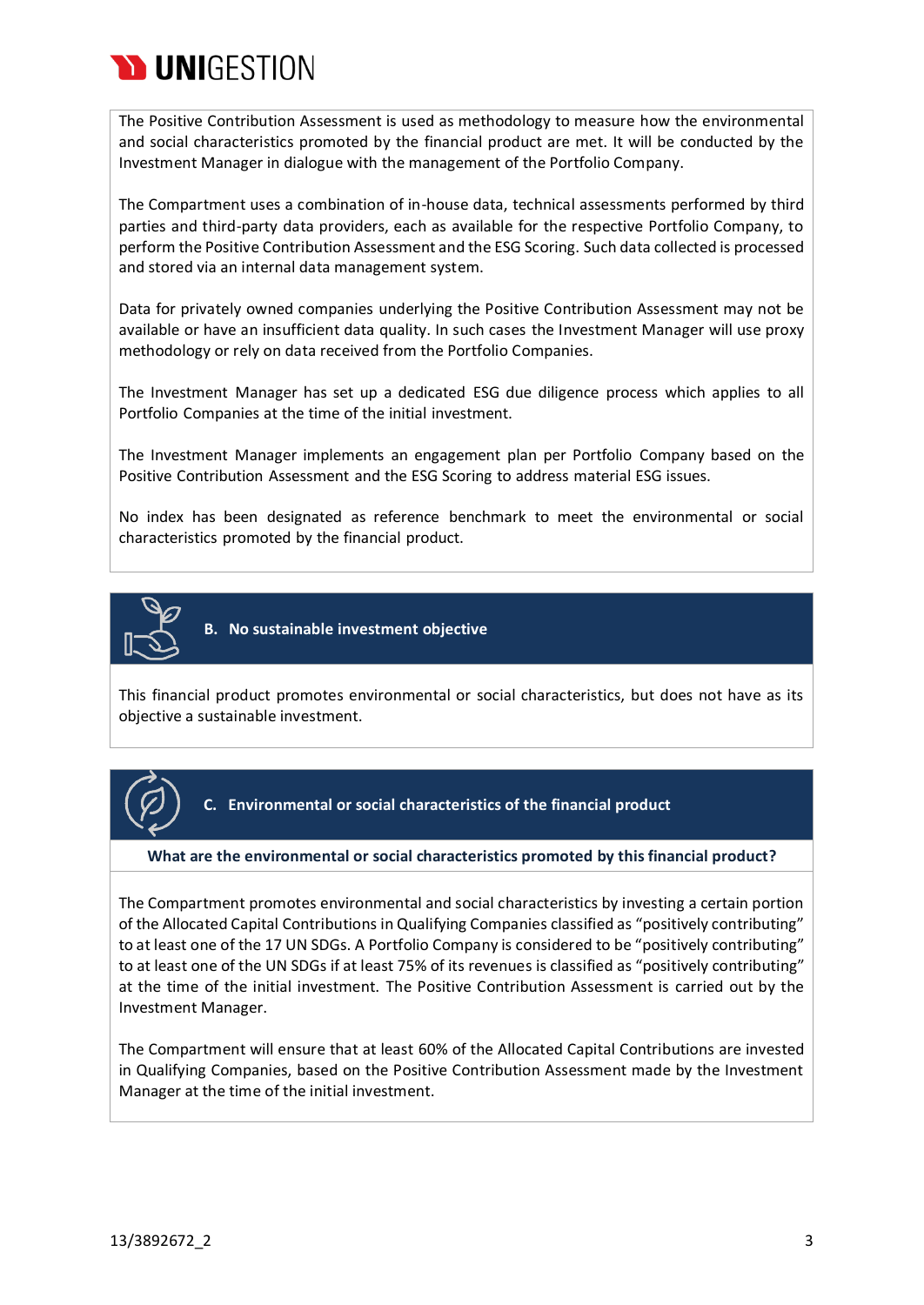



#### **D. Investment strategy**

#### **What investment strategy does this financial product follow to meet the environmental or social characteristics promoted by the financial product?**

The Compartment directly invests in Portfolio Companies with enterprise valuations of less than EUR 500 million located in Asia. The Compartment aims to achieve attractive financial risk adjusted return alongside the promotion of the environmental and social characteristics of the Compartment. The Compartment promotes environmental and social characteristics by investing 60% of the Allocated Capital Contributions in Qualifying Companies (see above Section C.).

**What is the policy to assess good governance practices of the investee companies?**

The Investment Manager performs a norm-based and exclusionary screening ("**Exclusionary Screening**") of all Portfolio Companies at the time of the initial investment which aims at excluding investments with clearly unsustainable governance practices as follows:

Any Portfolio Company that violates any of the following exclusion criteria is filtered out immediately:

- controversial weapons businesses that manufacture, distribute or sell controversial arms or ammunitions such as cluster bombs, landmines, depleted uranium, etc;
- tobacco producers businesses principally engaged in the manufacturing of, or trading in, tobacco;
- adult entertainment producers businesses principally engaged in the production of pornography;
- thermal coal businesses with more than 10% of their total revenues derived from thermal coal;
- predatory lending businesses directly involved in unethical lending practices that impose unfair and abusive loan terms on borrowers; and
- companies that are not compliant according to UN Global Compact (UNGC).

The Compartment will also exclude:

- Portfolio Companies with no current ESG policy or no intention to introduce one;
- Portfolio Companies with ESG related litigation; and
- Portfolio Companies identified as high carbon emitters (i.e. Portfolio Companies from sectors generating substantive carbon emissions (e.g. energy production from thermal coal) or Portfolio Companies which, according to individual or proxy data, have high carbon emissions.

The private equity investment committee of the Investment Manager ("**Investment Committee**") approves the ESG due diligence of a new investment, including the exclusions. The compliance with the exclusions is further reviewed by the risk department, pre- and post-investment.

At the time of the initial investment and annually during the Compartment's ownership period, the Investment Manager performs an internal ESG scoring to determine how advanced Portfolio Companies are in integrating ESG matters, based on 20 qualitative and quantitative criteria ("**ESG Scoring**"). As part of this ESG Scoring, the Investment Manager reviews, typically with the support of a third party provider, the governance practices of the respective Portfolio Company, attributing it an ESG score related to good governance (in particular sound management structures, employee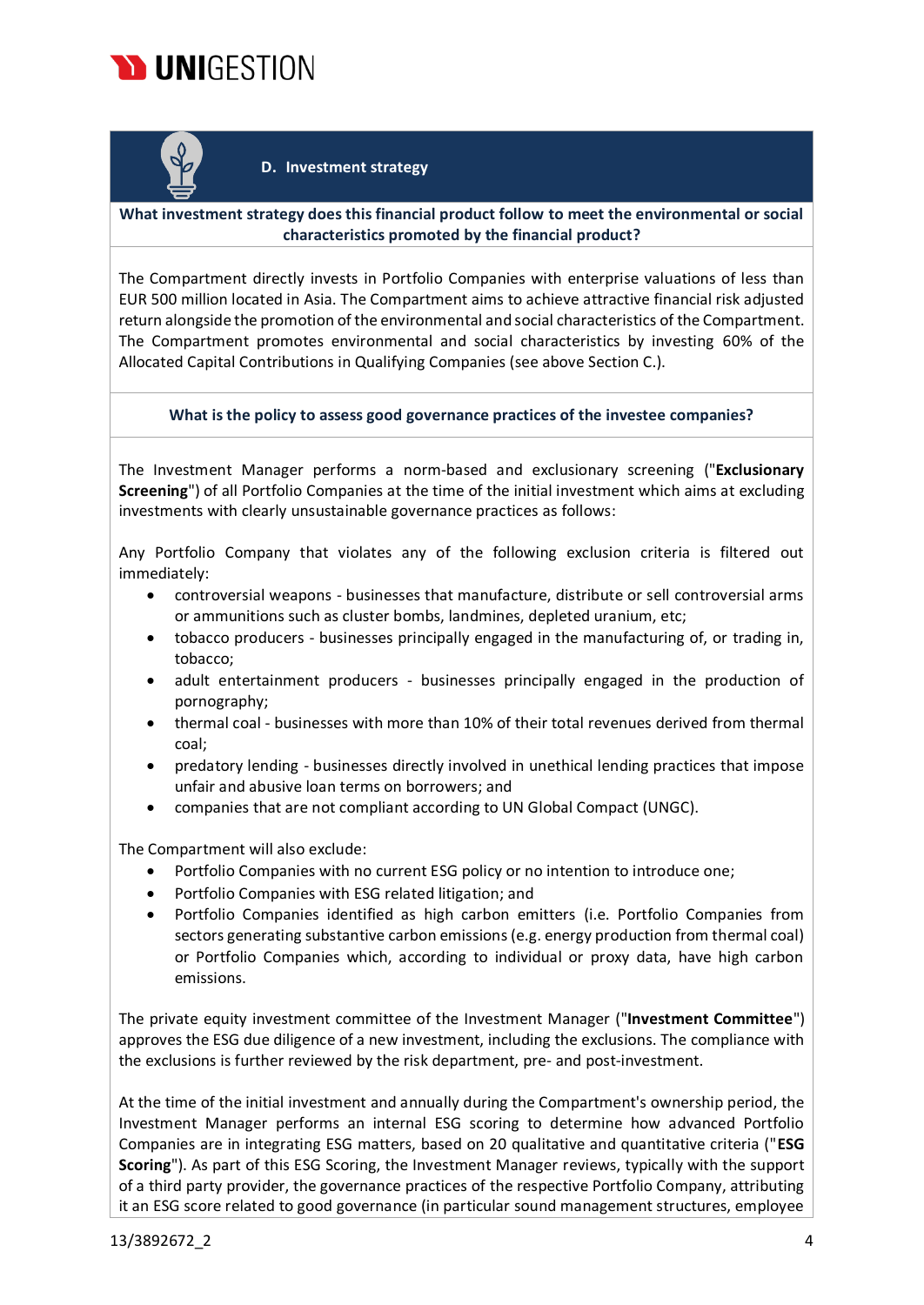

relations, remuneration of staff and tax compliance). The outcome of the ESG Scoring is assessed in the due diligence phase by the Investment Committee.

In relation to the areas where the Portfolio Company scores poorly on governance, steps for a potential improvement are defined in an action plan and implemented via the ongoing active engagement during the Compartment's ownership period. During such period, the Investment Manager monitorsthe good governance practices via itsrepresentation in the board of the Portfolio Company (if applicable) and the Investment Manager annually rates the Portfolio Company's performance on relevant governance matters – e.g. female participation in executive management, participation of independent members in the board of the Portfolio Company, independence of the Portfolio Company's audit committee, existence of a succession plan, key policies (whistleblowing, AML, code of conduct) in place. The Investment Manager expects from Portfolio Companies that annual scores on governance show progression during the ownership period unless the respective Portfolio Company has already achieved the best possible rating.

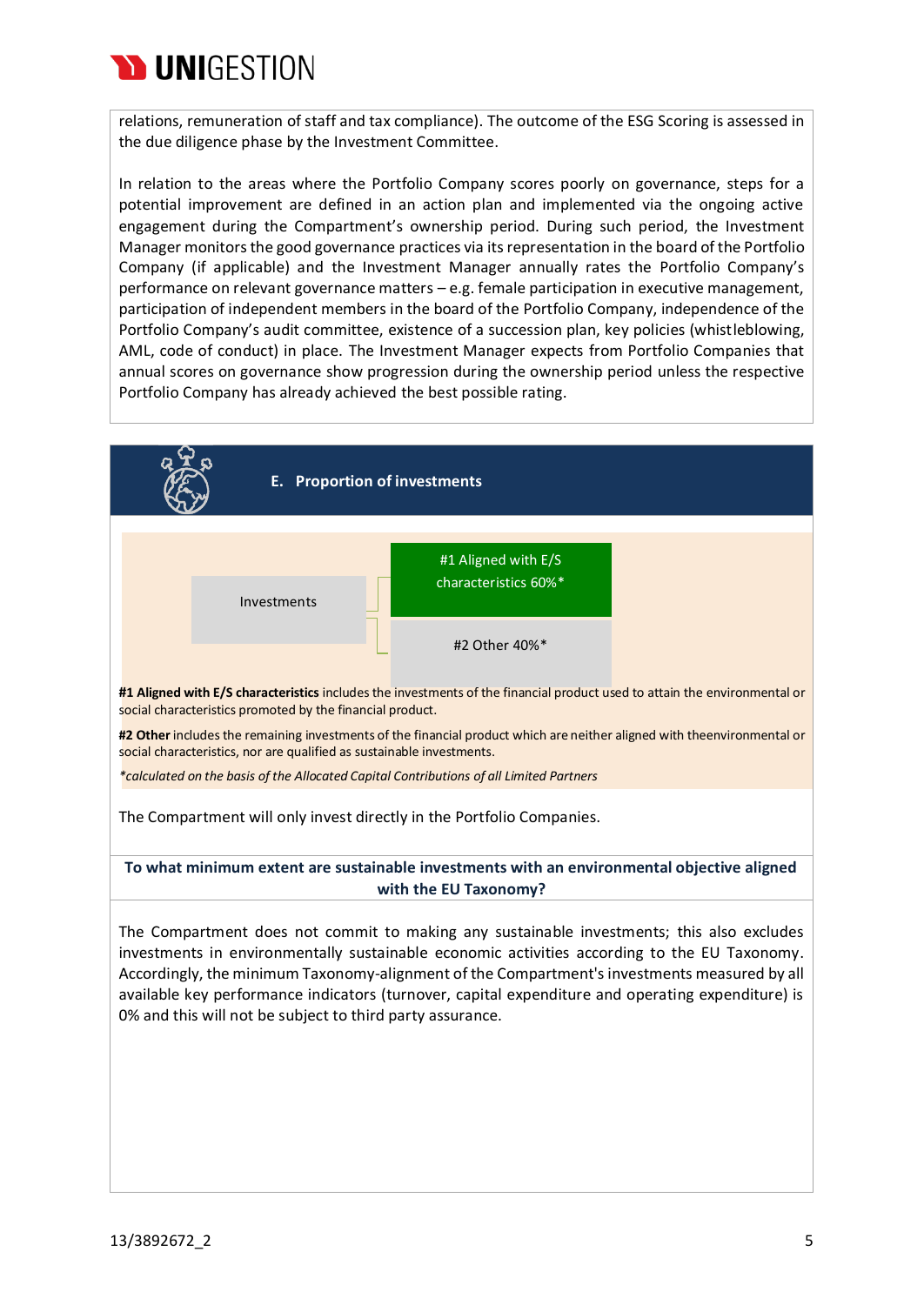

The two graphs below show in green the minimum percentage of investments that are aligned with the EU Taxonomy. As there is no appropriate methodology to determine the Taxonomy-alignment of sovereign bonds\*, the first graph shows the Taxonomy-alignment in relation to all the investments of the financial product including sovereign bonds, while the second graph shows the Taxonomy-alignment only in relation to the investments of the financial product other than sovereign bonds.



As minimum safeguard, all investments in Portfolio Companies will be subject to the Exclusionary Screening (see above Section D.). There are no minimum safeguards for Temporary Investments and derivatives.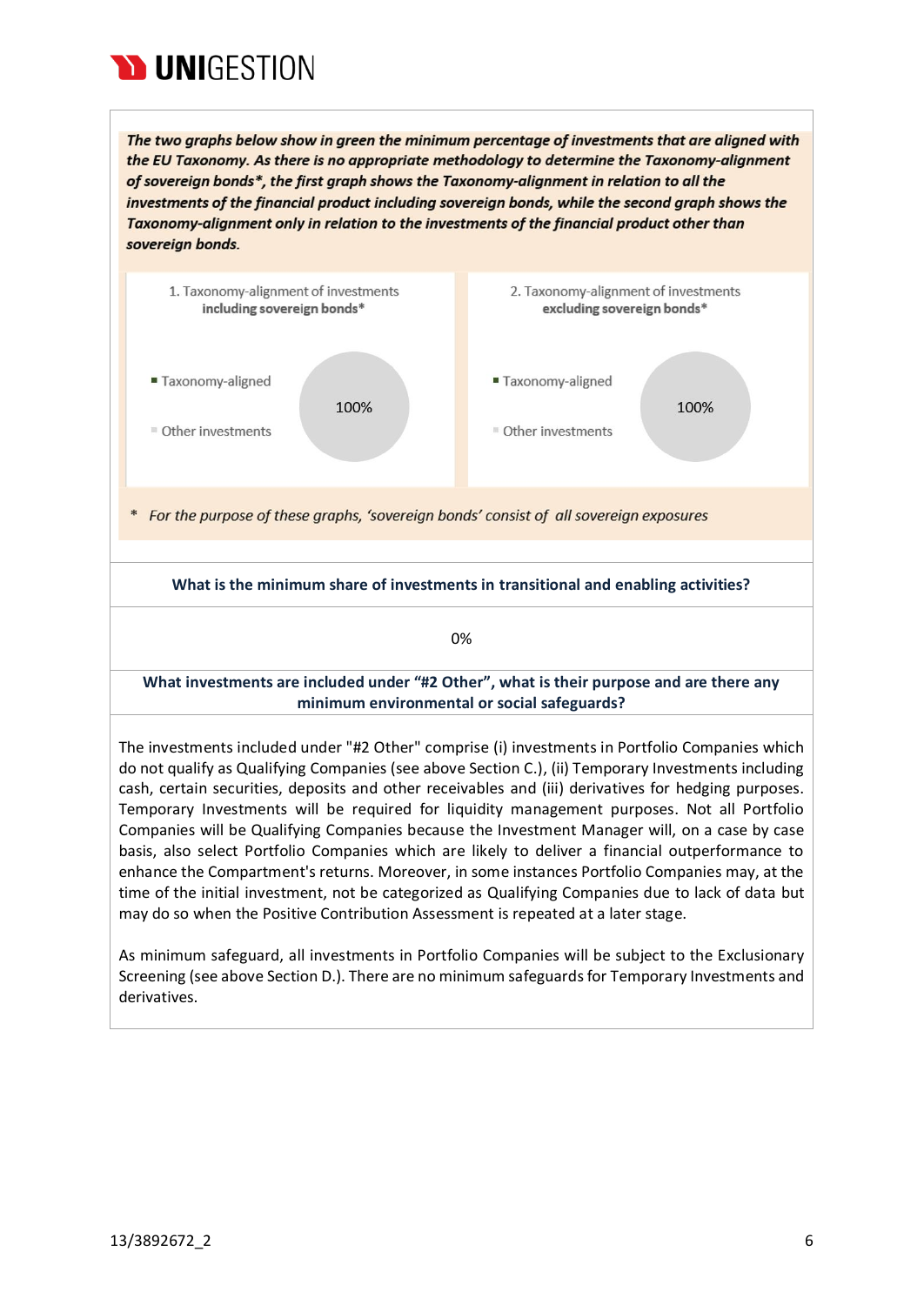



### **F. Monitoring of environmental or social characteristics**

**How are the environmental or social characteristics promoted by the financial product and the sustainability indicators used to measure the attainment of each of those environmental or social characteristics promoted by the financial product monitored throughout the lifecycle of the financial product and which are the related internal/external control mechanisms?**

The Compartment will assess the positive contribution of each Portfolio Company to the UN SDG by defining individual sustainability indicators as part of the due diligence process at the time of the initial investment, such as, for example, efficient water usage, access to information and communications technology, efficiency in health services, use of recycled material in production or access to financial services.

Each Portfolio Company will be monitored on an annual basis in relation to its (i) positive contribution to UN SDGs (see Section C. above and Section G. below) and (ii) ESG Scoring, measuring progresses versus pre-investment assessment. In addition, the Investment Manager will, on a voluntary basis, collect data on PAI of the Portfolio Companies oriented at the indicators defined in Annex I to the SFDR regulatory technical standards adopted on 6 April 2022. Based on the Positive Contribution Assessment (see Section C. above) and the ESG Scoring (see Section D. above) the Investment Manager will implement an engagement plan per Portfolio Company, as described in Section K. below.



**G. Methodologies**

**What are the methodologies to measure how the environmental or social characteristics promoted by the financial product are met?**

The Positive Contribution Assessment (see Section C. above) is conducted by the Investment Managerin dialogue with the management of the Portfolio Company. Such assessment is performed through an expert judgement by the Investment Manager based on the available data (such as commercial due diligence reports, market studies, ESG reports). The Investment Manager's Investment Committee approves the assessment made.



**H. Data sources and processing**

**What are the data sources used to attain each of the environmental or social characteristics and the measures taken to ensure data quality, how is data processed and which proportion of that data is estimated?**

Due to scarcity of the external data for private equity portfolio companies the Compartment uses a combination of the following data sources (to the extent for each Portfolio Company) with regard to the Positive Contribution Assessment and the ESG Scoring: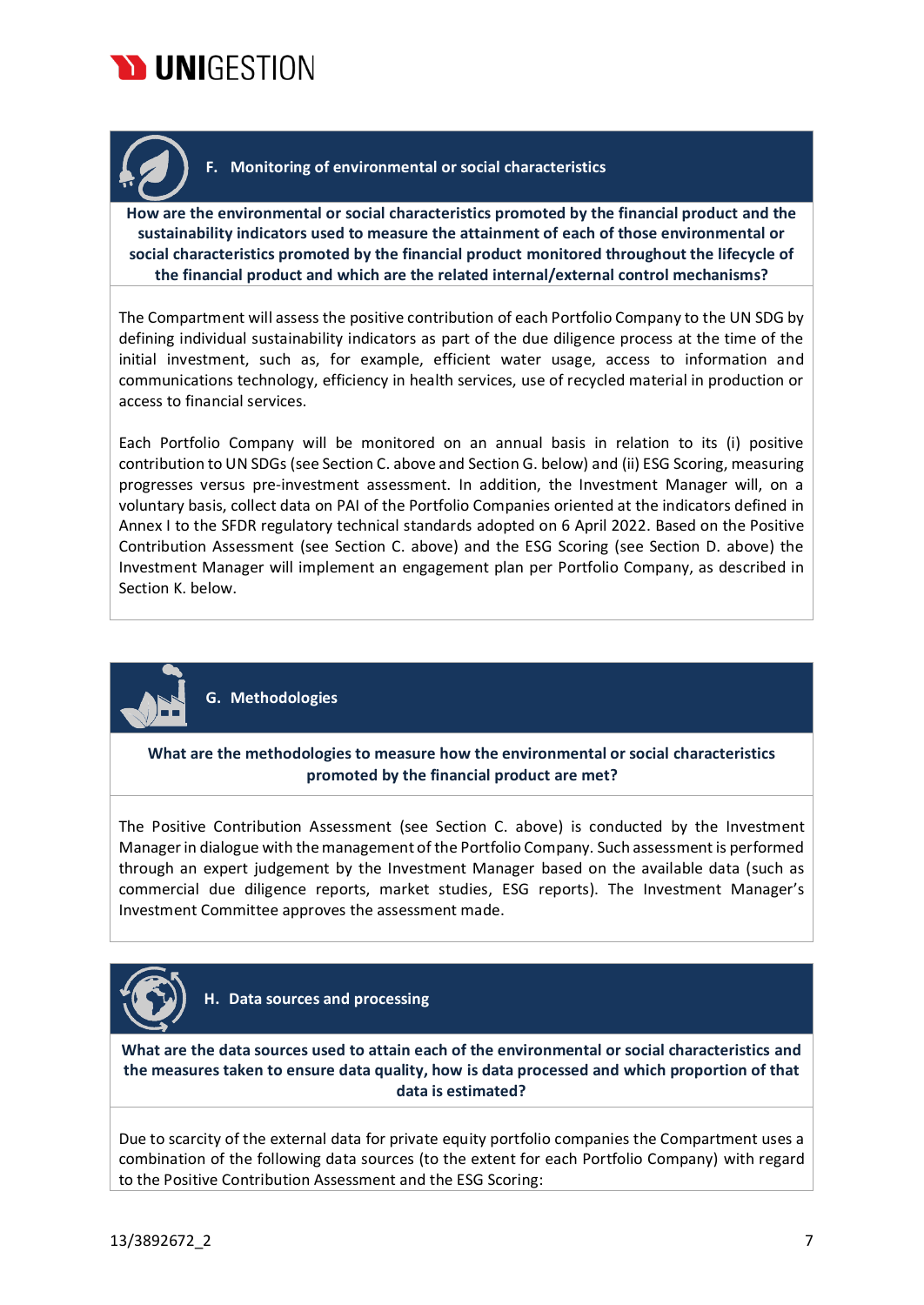## **WUNIGESTION**

- In-house data notably gathered through questions that are asked during the due diligence process and post-investment engagement;
- Technical assessments performed by third parties; and
- Third-party data providers selected on a company by company basis.

Such collected data is processed and stored via an internal data management system. For data related with ESG KPIs, the vast majority is currently based on proxy methodology.



**I. Limitations to methodologies and data**

#### **What are the limitations to the methodologies and data sources and how do such limitations not affect the attainment of the environmental and social characteristics?**

There are limitations around data availability and quality for privately owned companies which need to be considered by the Investment Manager when making the Positive Contribution Assessment. Information from third party data providers is rarely available for privately held Portfolio Companies. In such cases the Investment Manager will use proxy methodology or rely on data from the potential Portfolio Companies under review. The Investment Manager has set the relevant threshold for Qualifying Companies at 75% (see Section C. above) to ensure that, on a case by case basis, the Investment Manager may also invest in Portfolio Companies where the data required for the Positive Contribution Assessment is not yet available.



**J. Due diligence**

**How is the due diligence carried out on the underlying assets of the financial product and which are the internal and external controls on that due diligence?**

The below chart illustrates the investment due diligence process applied to any investment opportunity of the Compartment:

| <b>Sourcing</b>                                                                                                                                                                                                                                                                                  | <b>Preliminary</b><br><b>Review</b>                                                                                                                                                                                                                          | <b>Scoring and</b><br><b>Early Warning</b><br><b>Memo</b>                                                                                                                                                                                                                                             | <b>Modelling and</b><br><b>Due Diligence</b>                                                                                                                                                                                                                                                                                              | <b>IC Decision and</b><br><b>Execution</b>                                                                                                            | <b>Monitoring</b>                                                                                                                                                                                         |
|--------------------------------------------------------------------------------------------------------------------------------------------------------------------------------------------------------------------------------------------------------------------------------------------------|--------------------------------------------------------------------------------------------------------------------------------------------------------------------------------------------------------------------------------------------------------------|-------------------------------------------------------------------------------------------------------------------------------------------------------------------------------------------------------------------------------------------------------------------------------------------------------|-------------------------------------------------------------------------------------------------------------------------------------------------------------------------------------------------------------------------------------------------------------------------------------------------------------------------------------------|-------------------------------------------------------------------------------------------------------------------------------------------------------|-----------------------------------------------------------------------------------------------------------------------------------------------------------------------------------------------------------|
| <b>Positive</b><br><b>Contribution to</b><br><b>SDGs (directs)</b><br>• Growth<br>underpinned by<br>long-term trends<br>Positive<br>$\bullet$<br>contribution to at<br>least one SDG<br><b>SDG-aligned</b><br>Investment<br>Themes (funds)<br>Themes driven by<br>$\bullet$<br>global megatrends | <b>ESG Screening</b><br>(ESG deal screening)<br><b>Exclusion list</b><br>$\bullet$<br>based on UN PRI<br>Negative<br>٠<br>screening: no ESG<br>policy or no<br>intention to<br>develop one, no<br><b>ESG</b> related<br>litigations, high<br>carbon emitters | <b>Preliminary ESG</b><br>Analysis<br>(ESG deal cockpit &<br>Early Warning Memo)<br><b>Preliminary ESG</b><br>score<br>Oualitative<br>٠<br>assessment of<br>material ESG risks<br>Material ESG risks<br>documented in<br>Early Warning<br>Memo for<br>consideration by<br>the Investment<br>Committee | <b>ESG Due Diligence</b><br>(ESG deal cockpit)<br><b>Completion of ESG</b><br>questionnaire<br>Ouantitative<br>٠<br>assessment of<br>material ESG risks -<br>KPIs definition and<br>financial impact<br>• Final ESG score<br>Engagement<br>٠<br>potential analysis<br>Determination of<br>engagement plan<br>(path to "best in<br>class") | <b>Final ESG</b><br>Validation<br><i>(Investment)</i><br>recommendation)<br>Approval of ESG<br>due diligence<br>outcome by<br>Investment<br>Committee | <b>Ongoing ESG</b><br>Engagement<br>(ESG deal cockpit)<br>Implementation of<br>engagement plan<br>Ongoing monitoring<br>Annual update of<br>assessment /<br>scoring<br>Annual report to<br>٠<br>investors |
|                                                                                                                                                                                                                                                                                                  |                                                                                                                                                                                                                                                              |                                                                                                                                                                                                                                                                                                       |                                                                                                                                                                                                                                                                                                                                           |                                                                                                                                                       |                                                                                                                                                                                                           |